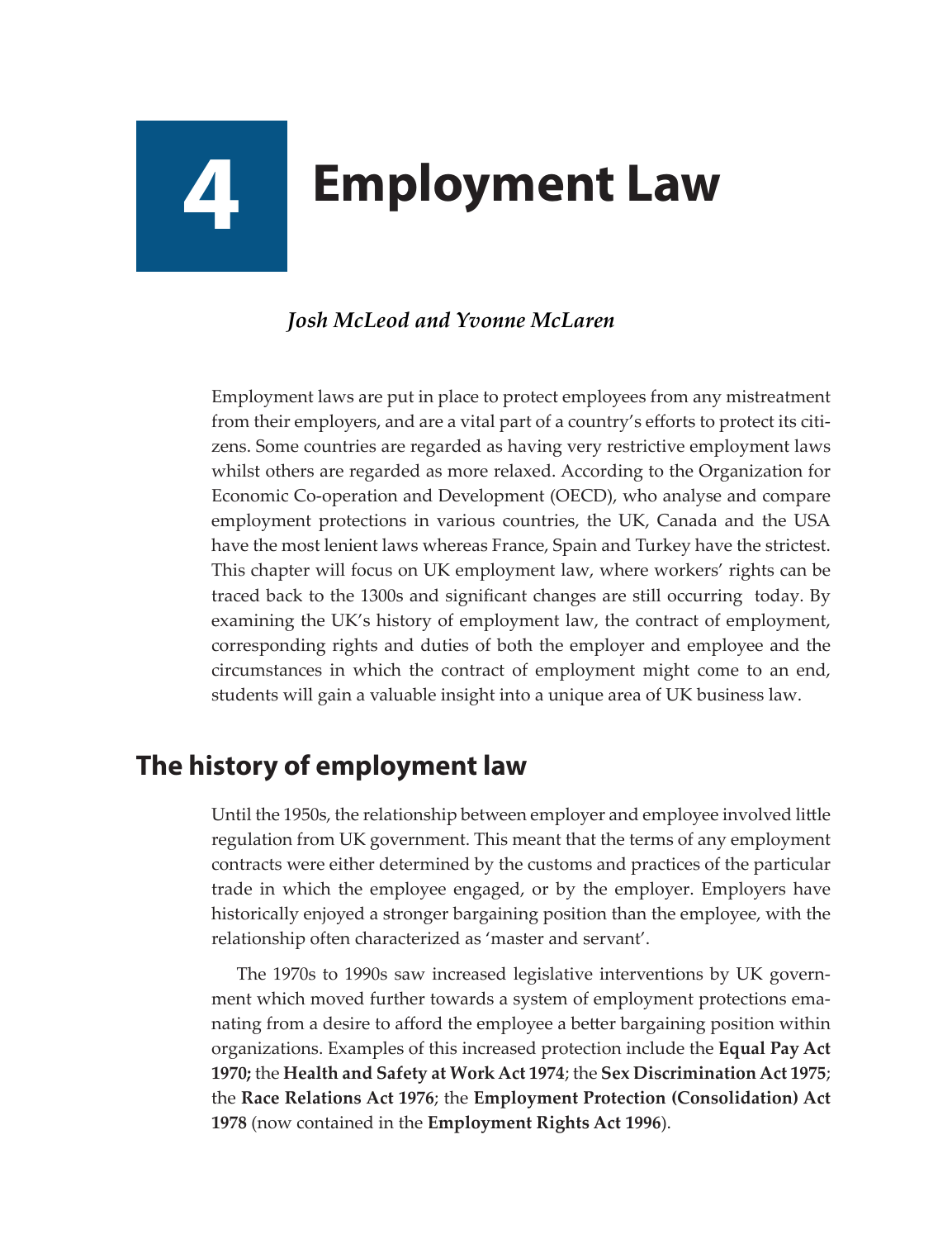#### **The Employment Rights Act 1996**

This is a statutory law. A statutory law is a written law, where right and wrong is expressly stated. The ERA 1996 is one of the most pertinent statutes underpinning employment law. You can access all of the statutes for this Act at: www.legislation.gov.uk

In thinking about employment law it is helpful to have a basic understanding of the legal principles of **contract law.** Here, we will review the **Scots law of delict** (in England this is known as **tort law**) and of course, other countries will have their own equivalents.

#### **Contract law**

Contracts are agreements voluntarily entered into by two or more parties, each of whom intend to create a legal obligation between them. Contract law refers to the body of law that governs these agreements and is concerned with aspects such as the nature of contracts, contractual obligations and termination.

#### **Delict**

A delict is a legal wrong. Where a person has suffered wrongful loss at the hands of another, they are entitled to reparation for this loss.

It is important to note that reference to these areas of law is reflected in **Common Law** decisions and principles (case law). However, more recent developments will have significant reference to statutory law such as the ERA 1996.

#### **The Common Law**

The part of the law that is derived from judicial precedent rather that statute. This means that instead of having the law set out in writing like the ERA 1996, decisions are made in consideration of similar cases that have happened in the past.

# **The institutions involved in employment law**

Various institutions of employment law exist that seek to resolve employment disputes before they take escalate. In the UK these include the Advisory Conciliation and Arbitration Service (ACAS), the Central Arbitration Committee (CAC), and the Equality and Human Rights Commission. After a dispute takes place, it must be resolved via the domestic courts. In Scotland this includes the Sheriff Court and the Court of Session. In England, the County Court and the High Court will perform a similar function. Most disputes, however, will begin their journey via the employment tribunal with appeals then being referred to the Employment Appeal Tribunal where appropriate. These tribunals were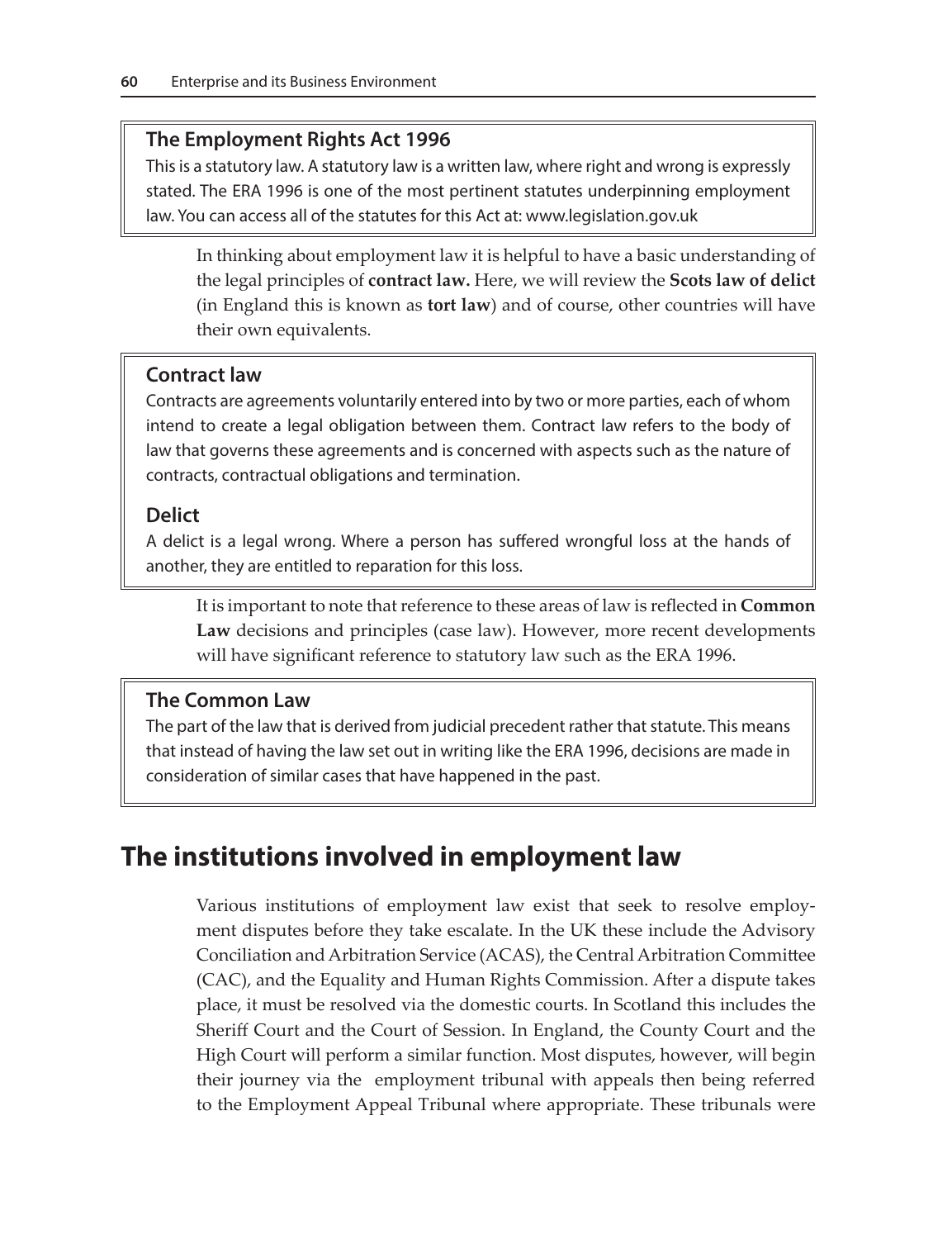created specifically to enforce employment rights which have been created via statute.

### **Employment tribunals**

These independent judicial bodies were established via the **Industrial Training Act 1964**. The modern day employment tribunals started their lifespan as industrial tribunals with a name change from the 1st August 1998 via the **Employment Rights (Dispute Resolution) Act 1998**.

Employment tribunals are specialist tribunals generally comprised of one legally qualified chairperson (the employment judge), an individual nominated by an employer association and another person appointed by the Trades-Union Congress (TUC). The tribunals are constituted under the **Employment Tribunals (Constitution and Rules of Procedure) (Scotland) Regulations 2013,**  while the jurisdictions and powers of employment tribunals are set out in the **Employment Tribunals Act 1996**.

A significant advantage of these specialist tribunals relates to the relative speed and informality of the process; there are no complicated procedural rules and an unrepresented party may be given assistance from the employment judge or lay members where matters are complicated. Further advantages might reflect the physical environment which will be less formal than a court. For example, no-one is likely to wear a wig or gown. This certainly supports the modern day alternative dispute resolution techniques which consider time, cost and control essential for parties in any dispute.

Within the Employment Tribunals, almost all hearings are open to the public, and evidence will be given under oath or affirmation. Decisions are based on the majority and a claim must generally be brought within three months of the effective date of termination of the contract of employment. Note that a person must have been employed for a minimum of two years in order to pursue a case via the Employment Tribunals.

## **The Employment Appeals Tribunal (EAT)**

The EAT is a wholly appellate tribunal, which means that no cases will begin their journey here. Primarily, its role was established to hear appeals from employment tribunals on questions of law only. Appeals on questions of fact are only allowed in exceptional circumstances, on the grounds that a tribunal decision was so substantially defective that no reasonable tribunal could have arrived at that decision in ordinary circumstances. It may also hear appeals from decisions of the Certification Officer and The Central Arbitration Committee.